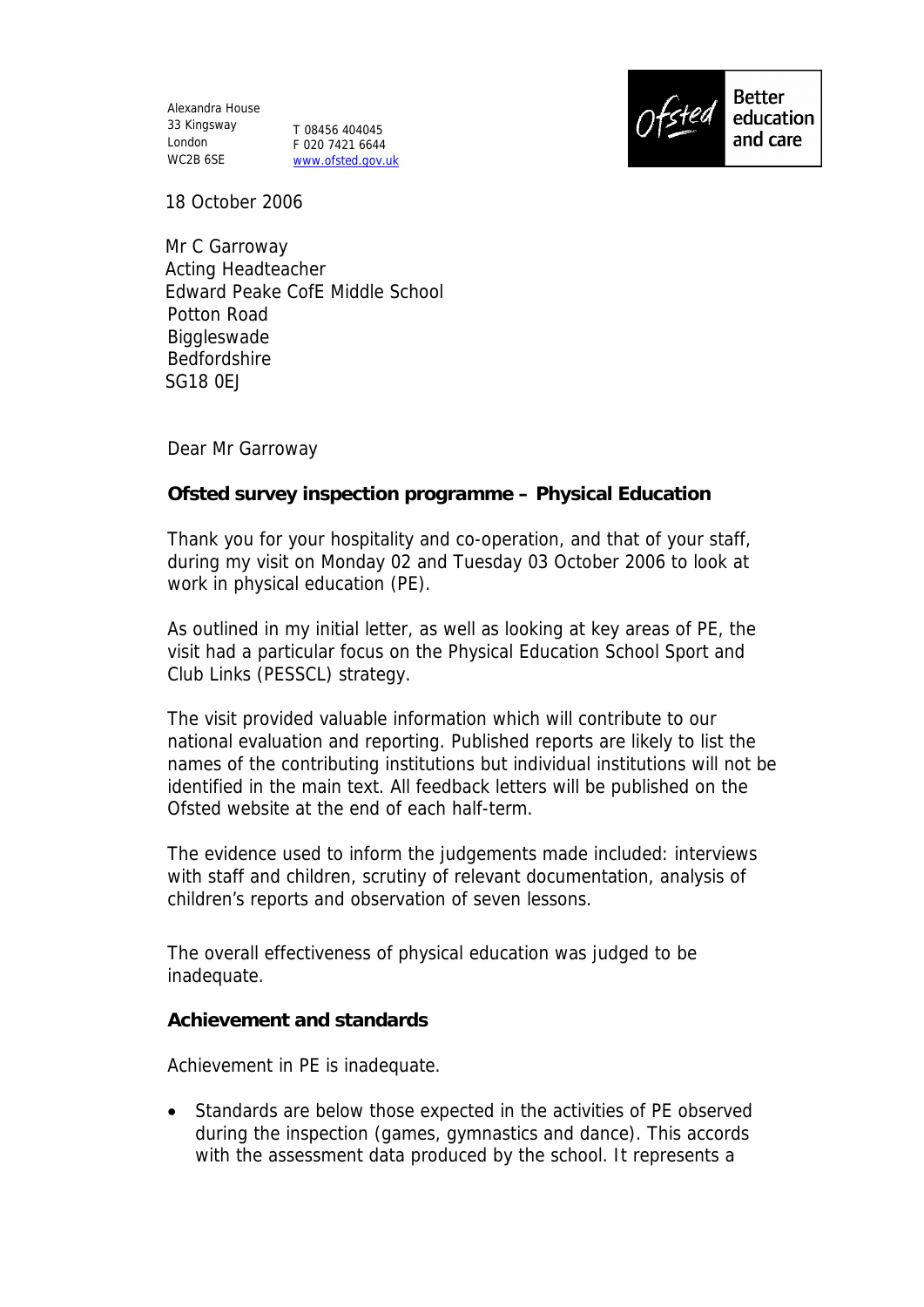significant decline in standards and achievement since the last inspection in June 2003.

- Pupils in Year 8 perform and apply skills in team games at the level expected for their age and very few work beyond this standard.
- Knowledge, skill and understanding across the four aspects of the attainment target are weak. Progress is inadequate when set against pupils' capability, their performance in Year 5 and national expectations.
- There is no observable difference between the performance of boys and girls.
- Pupils enjoy PE and participation levels are high. With the exception of a very small number of younger boys they behave well. They show good concentration during lessons and participate enthusiastically.

## **Quality of teaching and learning**

The quality of teaching and learning is satisfactory.

- Teaching is satisfactory overall and allows almost all pupils to make progress in performance skills but insufficient attention is given to other requirements of the National Curriculum. For example, opportunities for selecting and applying ideas and improving knowledge and understanding of fitness and health are under developed. Control and management of pupils are strong features of teaching but tasks for younger children are not always suited to their age and ability.
- Teachers' secure subject knowledge supports learning objectives and effective use is made of time to check outcomes.
- Assessment of pupils learning does not feature in day to day planning and there is no provision for a range of tasks matched to individual and group needs.

**Quality of provision**

The quality of the curriculum is inadequate.

- Although the school offers two hours of curriculum PE and the programme is broad, it is not well balanced. There is too much emphasis on providing invasion games, such as football, taught in short blocks of time.
- The school fails to meet the statutory requirement to teach swimming and to carry out and record regular health and safety checks.
- There are few schemes of work to provide progression and continuity in learning. Where they do exist they are not consistent in style or expectation to support teachers planning effectively.
- Pupils have limited opportunities to take part in a suitable range of extra curricular activities. They would like to have more intra and inter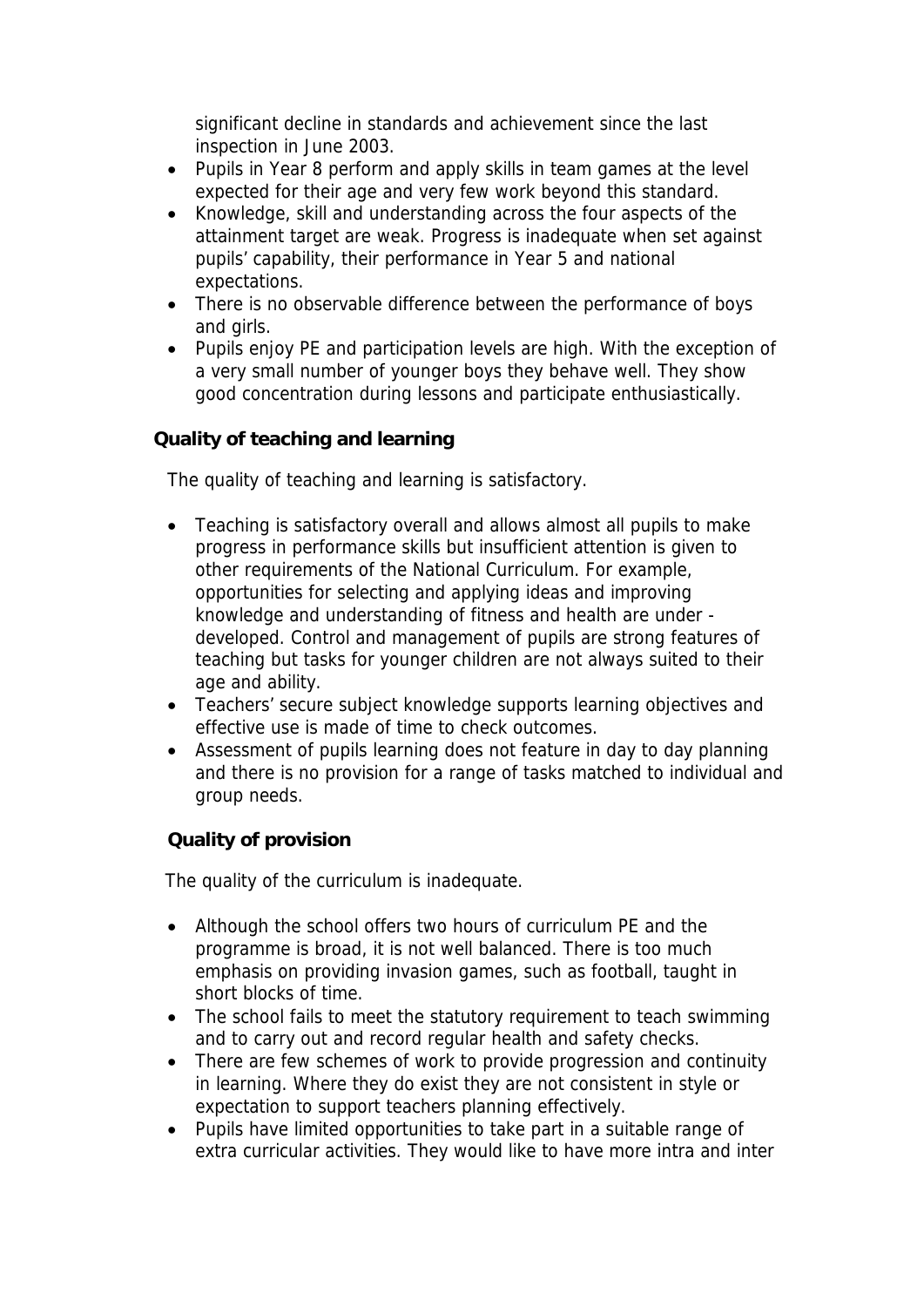school competitions. The residential experience offered in Year 7 is particularly appreciated.

**Leadership and management of PE**

The quality of leadership and management is satisfactory.

- The new head of department is committed to improving standards and provision but it is too early to measure the impact of new initiatives. In the few weeks in post she has prepared a new staff handbook to ensure consistent practice together with a development plan to address many of the weaknesses. The development plan shows a clear vision for improvement and is sensibly linked to findings from the School Sport Co-ordinator (SSCo) programme audit.
- The workload generated to bring about the necessary improvements in the department and to operate effectively as the SSCo for four partnership schools is unrealistic within the development plan timescales.

**Subject issue – PESSCL Programme**

- The school is part of the East Bedfordshire SSCo extension scheme that commenced at the beginning of the autumn term 2006. It is too early to see any impact on provision.
- The relationships between the SSCo programme and opportunities within the wider PESSCL strategy have not been clearly presented to senior managers in the school. Despite this, the manager of the partnership recognises the need for the school to take ownership of the programme and has provided suitable opportunities for this to happen.

## **Inclusion**

- All pupils are included in PE lessons with the necessary support for those with learning difficulties.
- There was one good example of the curriculum being modified to address the needs of a talented performer in tennis but this was an exception. Extra curricular clubs provide competition opportunities for some higher performers in major team games. There are very few names on the gifted and talented register and teachers are not clear about the criteria for selection.
- The school has no record of pupils' involvement in outside clubs although a significant number benefit from these opportunities.